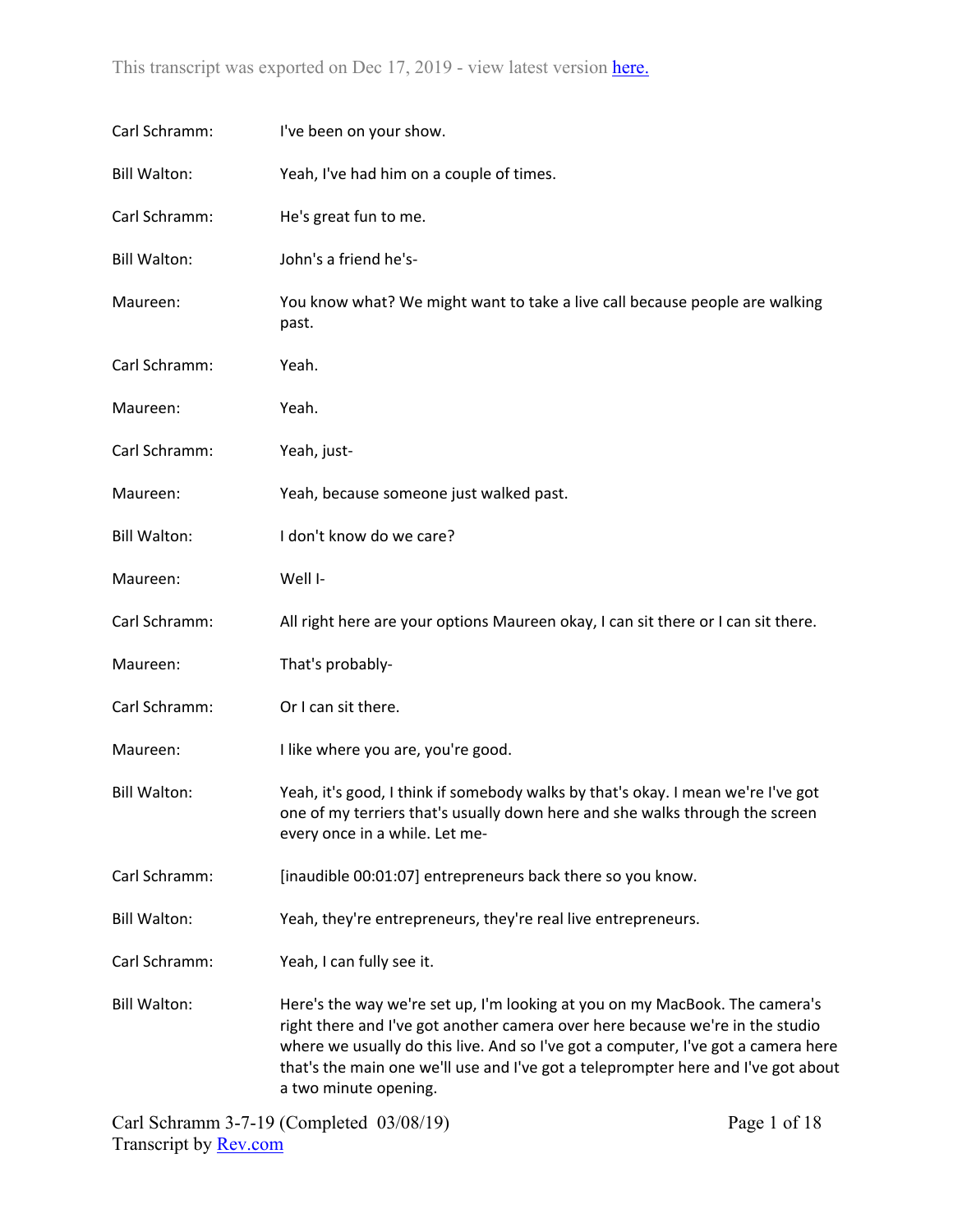| And I'm gonna open with the teleprompter and then I'm gonna turn to you and      |
|----------------------------------------------------------------------------------|
| what I'm doing is setting it up talking about my belief that entrepreneurs are a |
| lot more important than politicians. And then I'm gonna close it out and I don't |
| go into your biography and the tale because I found that getting into the shows  |
| is more important than going through the whole list. And your achievements are   |
| legend and I think I'll probably bring those up through the show to reference    |
| certain things.                                                                  |

But where your opening comes in. "With me to explore these issues is Carl Schramm. His recent book Burn the Business Plan opens with the statement, 'How real practical information can help entrepreneurs.' Carl ran the Kauffman Foundation a \$2 billion endowment dedicated to promoting entrepreneurship. Kauffman was the first to inject intellectual empirical rigor into research, about how new firms are created.

Carl has started companies, managed small, large organizations and has been a venture investor, consulted with big firms and governments and innovation throughout the world. Welcome Carl." And then you'll say, "Hi." And then I'm gonna open with this and I want you to prepared just where I think it would be fun to kick it off.

"Carl you said that, 'Entrepreneurs are too valuable a natural resources to be subjected to a potpourri of unsubstantiated aphorisms dressed up as good business advice.'" And that's our opening. I think that should launch us and then we'll just do what we did yesterday, just talk about all the stuff. I've gone through the book, I've got talking points here outlined but I'm not gonna follow a formula, I'd rather just follow the flow of the conversation.

And I think the message here for this show is, my takeaway is that entrepreneurship innovation is critical to everything and that it's entrepreneurs who bring this about. And while there's no magic formula you can go to business school and learn, there are certain things you can understand if you're going to be an entrepreneur and here's some of those things.

Here what you can trust and what you can't trust. We may get into mentors, we may get into incubators, it's wherever we want to take it. We may get into business school professors and you've got great stories in the book, so if you wanna tell some stories to amplify that would be great. With that-

Maureen: Hold on.

Bill Walton: With that let me get my prompter teed up.

- Maureen: I'm recording. I'm gonna start the count down in three, two-
- Bill Walton: Let's wait just a second, I gotta get my phone off. I didn't remember to do that.

Carl Schramm 3-7-19 (Completed 03/08/19) Transcript by [Rev.com](https://www.rev.com/)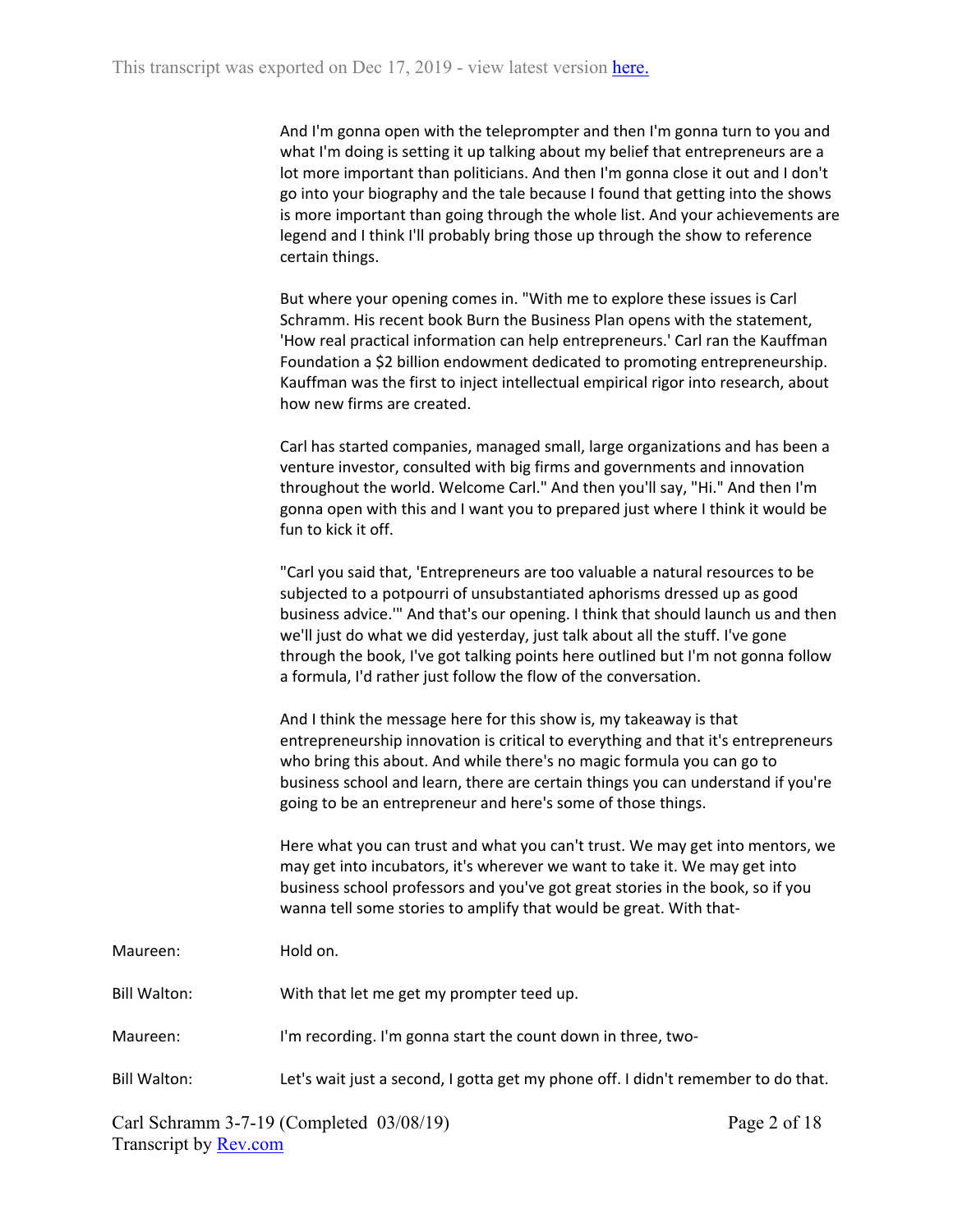| Carl Schramm:       | I just turned mine off.                                                                                           |
|---------------------|-------------------------------------------------------------------------------------------------------------------|
| <b>Bill Walton:</b> | [inaudible 00:04:40] phone call?                                                                                  |
| Carl Schramm:       | Yeah.                                                                                                             |
| <b>Bill Walton:</b> | Is it on?                                                                                                         |
| Carl Schramm:       | I turned it off.                                                                                                  |
| Maureen:            | Bill, do not put it on.                                                                                           |
| <b>Bill Walton:</b> | Oh yeah, I got to keep the teleprompter.                                                                          |
| Maureen:            | Just turn the thing on the side of your phone off.                                                                |
| Carl Schramm:       | I just did that now.                                                                                              |
| <b>Bill Walton:</b> | Got it okay. All right. Oh my goodness Maureen, I think I've lost my<br>teleprompter.                             |
| Maureen:            | Okay go back to restart it.                                                                                       |
| <b>Bill Walton:</b> | Okay. I'm gonna let you do this.                                                                                  |
| Maureen:            | All right.                                                                                                        |
| <b>Bill Walton:</b> | Yeah, John's a friend, we've gotten very close. He's staked out the far reaches of<br>the intellectual landscape. |
| Maureen:            | [inaudible 00:05:27].                                                                                             |
| <b>Bill Walton:</b> | Talked to him about, I'm sure you have about  Okay we're still not finding a<br>script here. Okay.                |
| Maureen:            | I'm gonna choose a script.                                                                                        |
| <b>Bill Walton:</b> | Okay thank you.                                                                                                   |
| Maureen:            | Which one you want? Tell me when you're ready.                                                                    |
| <b>Bill Walton:</b> | Okay I'm ready, Carl you good?                                                                                    |
| Carl Schramm:       | Mm-hmm (affirmative).                                                                                             |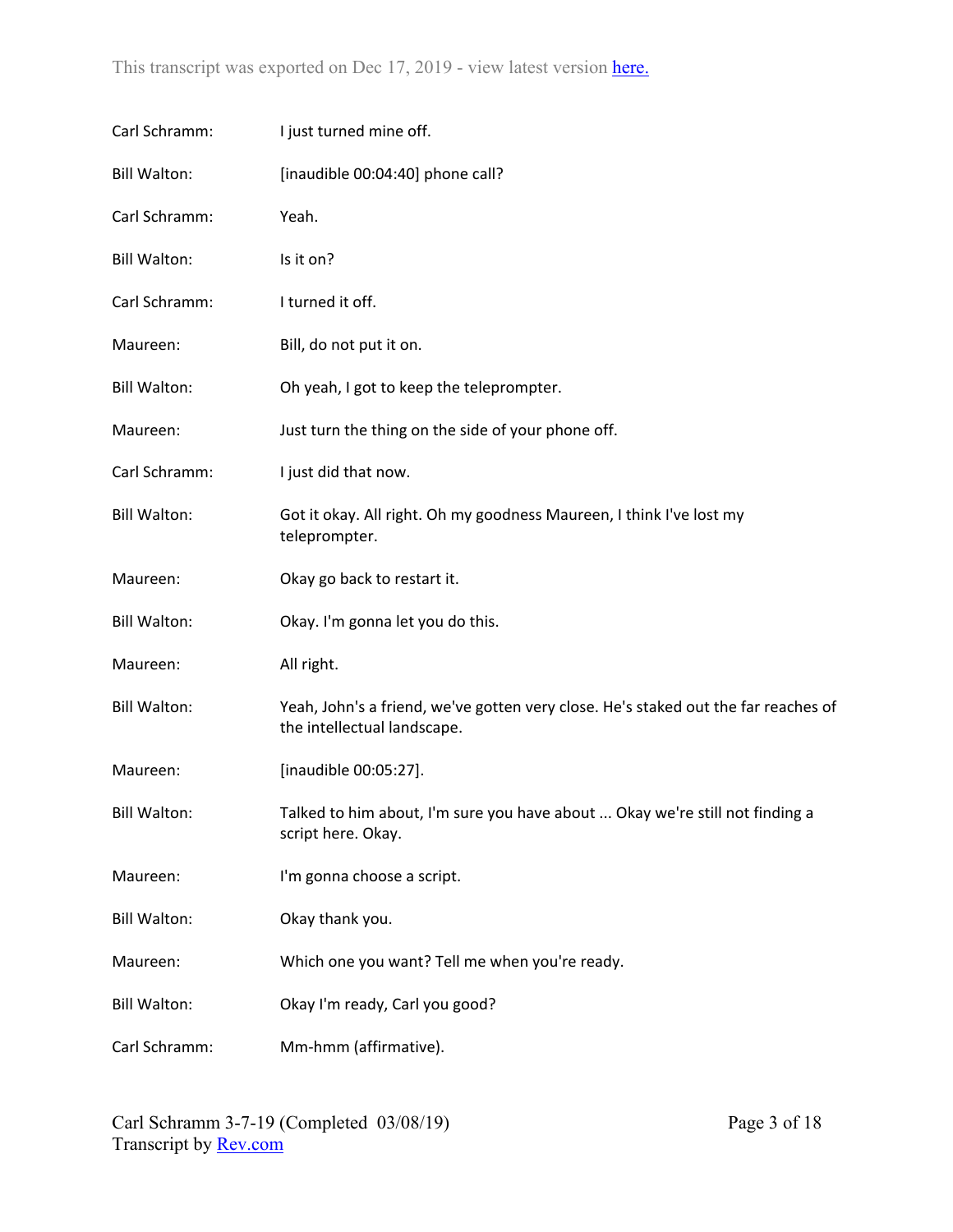| <b>Bill Walton:</b> | Great okay. Business people, Steve Jobs, Bill Gates, Sam Walton, Martha         |
|---------------------|---------------------------------------------------------------------------------|
|                     | Stewart, Jeff Bezos and other entrepreneurs like them have created far more     |
|                     | value for society than any of the thousands of politicians put together who are |
|                     | telling us they can make our lives better. Think about it, can you name a       |
|                     | government program that has brought us more delight and usefulness than the     |
|                     | iPhone or more ease of shopping than Amazon?                                    |

Innovative businesses bring us never before imagined products and services, create most of the new jobs in our economy and are the most important forces driving growth and expanding human welfare. A continuing stream of new enterprises is critical to society's growth and advancement, so it is vital that we understand the essential role these businesses play.

Is there a formula for success? Are there women or men who are born to be entrepreneurs or could every person do it? With me to explore these issues is Carl Schramm, who's recent book Burn the Business Plan opens with the statement, "How real practical information can help entrepreneurs."

Carl ran the Kauffman Foundation, a \$2 billion endowment dedicated to promoting entrepreneurship and Kauffman was the first to inject intellectual empirical rigor into research about how new firms are created. Carl has started companies, managed small and large organizations, been a venture investor, consultant with big firms and governments on innovation throughout the world. Welcome Carl.

Carl Schramm: Good to see you Bill. Thanks for having me.

Bill Walton: Carl you said that entrepreneurs are too valuable a natural resource to be subjected to a potpourri of unsubstantiated affirisms dressed up as good business advice. Carl let's start there.

Carl Schramm: That's a great place to start. In a sense the reason I wrote this book was having run the Kauffman Foundation for 10 years and having seen the potpourri of books and advice and courses that people have laid in front of people who would be entrepreneurs, aspiring entrepreneurs. I just became so frustrated that these books pass along mythology and I think what marked my 10 years at Kauffman is in setting reproduction, I was really focused on trying to get to the empirics of what happens.

> Before we began our research I'm happy to say we do this now, we count this in the government but if you can imagine just often too when I went to Kauffman there was no federal statistic that told us how many new businesses were being started in the United States. And as your introduction properly said it's these new businesses that fire up or regenerate or refresh, whatever way you wanna look at it, our economy.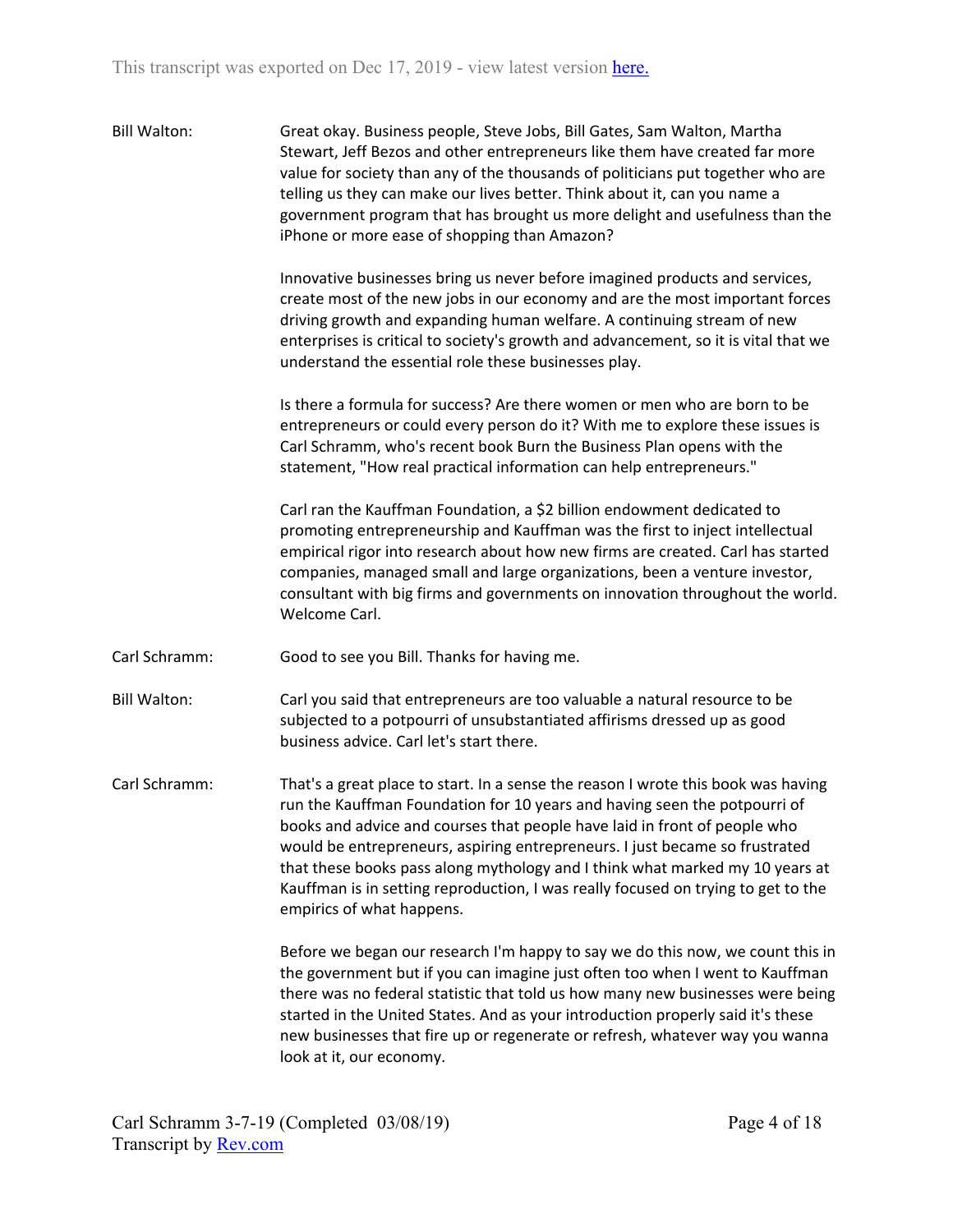| You can imagine that economists had no interest in this, not enough to push the |
|---------------------------------------------------------------------------------|
| government to measuring startups? It seemed difficult for me to comprehend      |
| and in a sense what I saw was it's business professors who tell stories. They   |
| don't have a systematic view that would be helpful to somebody who's thinking   |
| about starting a business.                                                      |

There's a lot of aspiration out there, certainly now with the hype about entrepreneurs, people think oh this is what I wanna do. In a sense what I'm trying to do in the book is basically say look, before you take that first step understand how this process works. Manage a cookbook okay, this is real statistical facts.

One of the very first things you might point out is colleges are loaded with this view that we're gonna teach every graduate in the idealized entrepreneur's 21. But in truth the average entrepreneur in the United States starts his or her first business when they're 39.

Bill Walton: Yeah, you burst the bubble a bit, not a bit, completely on the idea that it's usually a 19 old kid who dropped out of Harvard who started something in his dorm room and in fact that's by far the exception rather than the rule. I mean most of the entrepreneurs you point out are middle aged and they've been in businesses, they worked for other people, they've got a lot of scars on their back before they launch their own venture.

> And I'm glad it is romanticized because it does put a spotlight on entrepreneurship. Not everybody is Mark Zuckerberg or Bill Gates, it's what you call in the book, "Every man."

Carl Schramm: Yeah. This is a book for every man entrepreneur in the sense that almost 95% of people who start businesses are what a famous economist once called "Replicative, they're copycat entrepreneurs." The notion that you're gonna be Mark Zuckerberg, there are Mark Zuckerbergs that happen, we have a special award for it we now call them, "Unicorns." But we used to call them gazelles so I don't know which animal is appropriate but the fact is that's a tiny, tiny fraction.

> And the structure of your career if you're a 19 year old in college that you're gonna learn how to be an entrepreneur, you're gonna take a major in that. Becoming an entrepreneur is like an occupation like becoming a dentist or an accountant it's just so unreal. Going back to the point you made earlier, I wrote the book and disturbed this mostly to save people from wasting a huge amount of time for some fantasy that we don't actually have sketched out for everybody in a cookbook way.

Bill Walton: Well I think you were part of the work that developed the knowledge that where the really great jobs come from and you mentioned, "Gazelles and now we call them unicorns." But gazelles are basically those high growth, tend to be technology oriented companies but it doesn't have to be technology. But those

Carl Schramm 3-7-19 (Completed 03/08/19) Transcript by [Rev.com](https://www.rev.com/)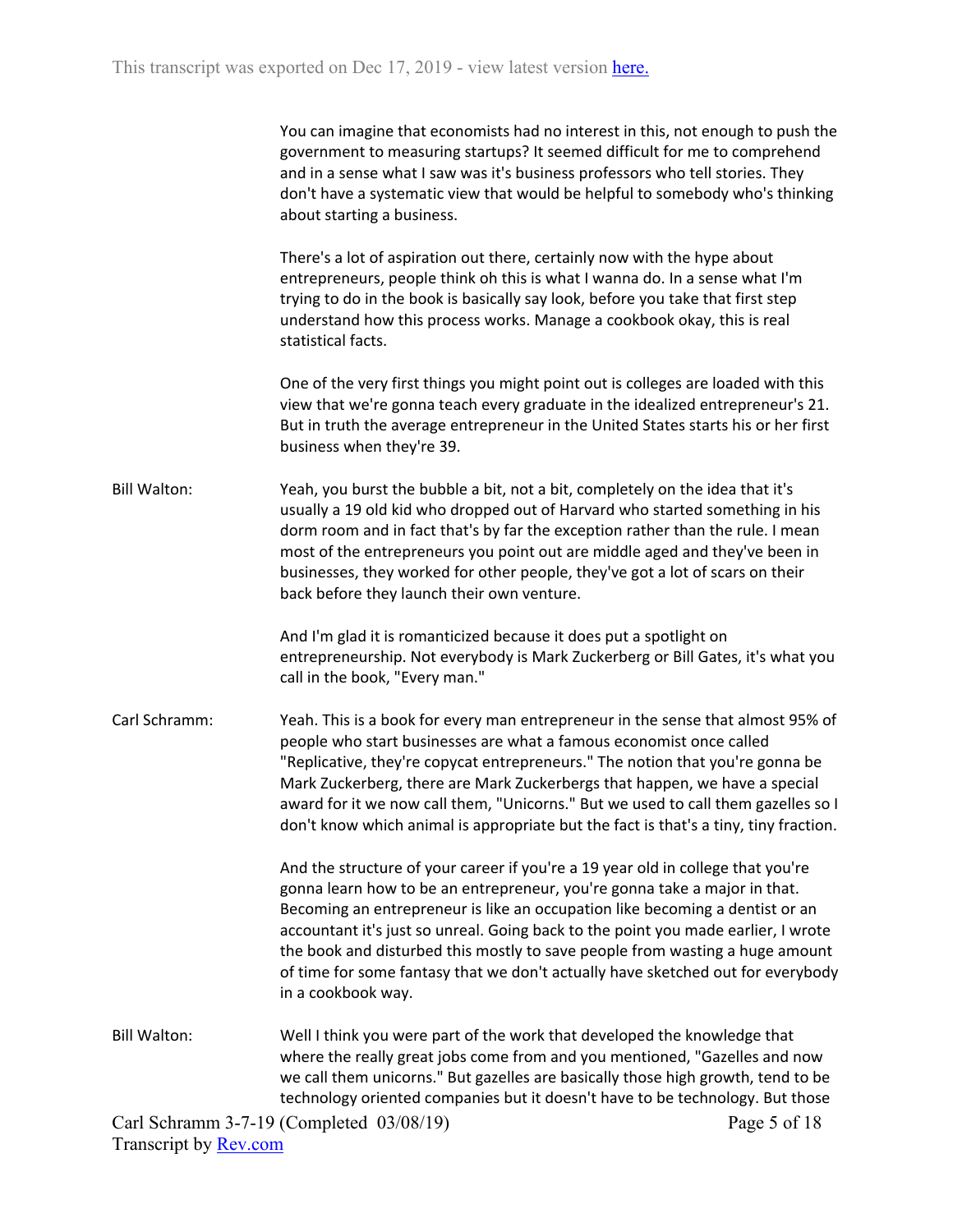growth companies that in the old went public, the gazelles and that's where the action is in terms of high paying jobs.

And then now we have the unicorns and I guess the only basic difference there is they don't go public anymore because of the state of the public markets.

Carl Schramm: Yeah, there are a couple issues surrounding that that are interesting. One is that a lot of these gazelles or unicorns don't in the end create that many jobs if you really think about it.

Bill Walton: Really.

Carl Schramm: Yeah.

Bill Walton: I thought that was the-

Carl Schramm: No, no. That's not the companies that do it, it's the folks who actually start a franchise. That comes to mind there's a fellow in the book called Bob Carluchi. He has a fantastic story, his father died, he had to drop out of college. He was at the New England Conservatory he was going to become a musician. He got a part-time job in a pool room and he bought two cigarette vending machines.

> His full-time job he was working night shifts at General Electric up around Boston because he was supporting his mother and three younger brothers. But it's those two vending machines that got him started and the next thing you know he tried to get a franchise, a Taco Bell in Boston. People said, "Taycos." Taco was not eaten in Boston, people forget this and Boston's not that old.

> But he finally got Taco Bell to give him a franchise in Maryland and long story short he now employs 16,000 people. The issue is with some of the high tech companies the core at Google that really manages the search engine is something on the order of 35 to 60 people. If you strip away everything else that's the core of Google. Facebook doesn't employ that many people, so there is this shift in the weather.

> Entrepreneurs are still really vital to the creation of new businesses but it's not necessarily the gazelles. We estimated at Kauffman, first time these estimates were ever done Bill if you can imagine, that 80 to 85% of all the new jobs in the United States are created in firms less than five years old. That's how important they are to job creation.

Bill Walton: Okay, I think that was a statistic I was thinking about and you also point out that you talk about franchises. Roughly 40, 45% of the new businesses created every year are franchises?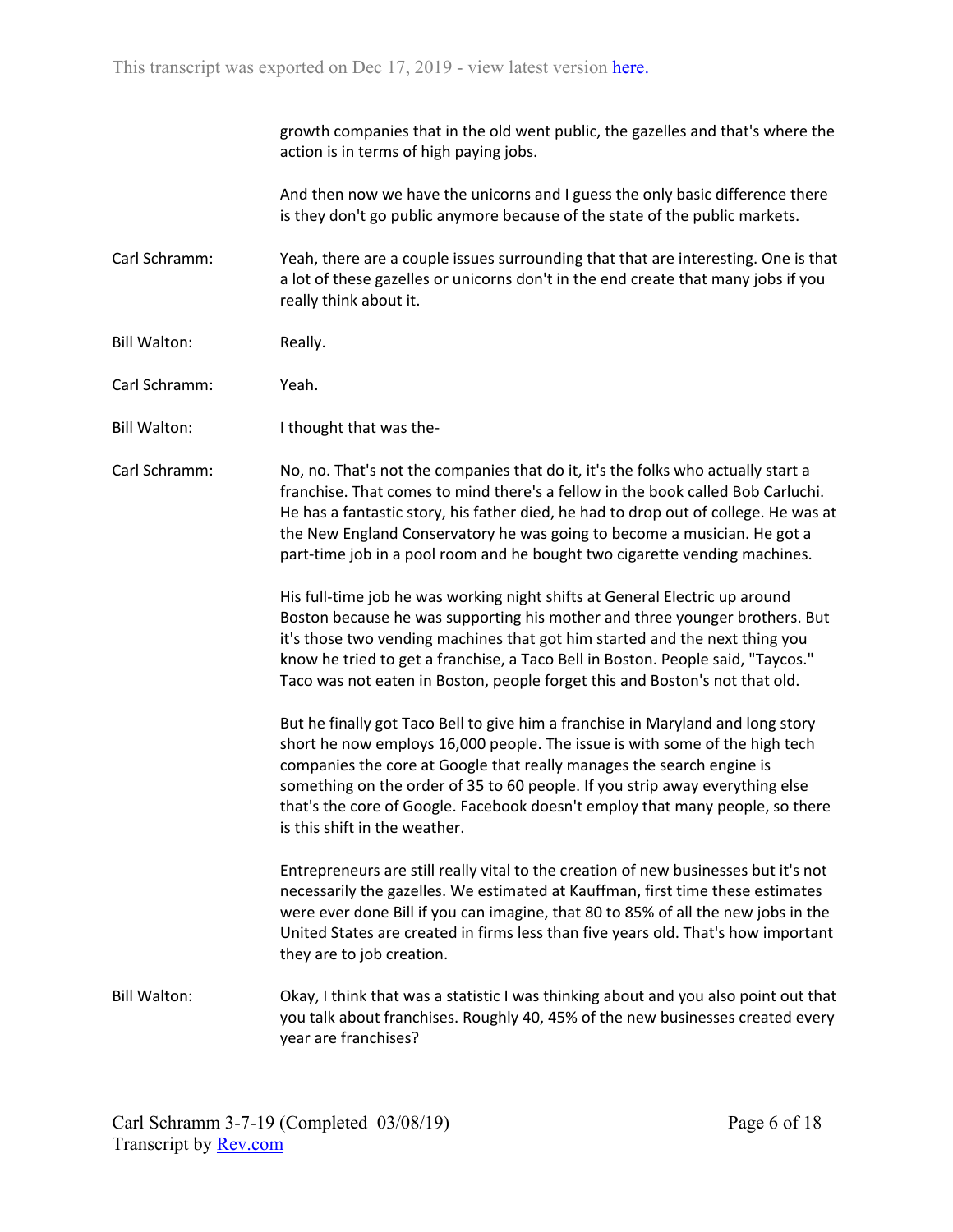| Carl Schramm:       | Yeah. And if today we just transplanted ourselves to you name the business<br>school you won't find a course on franchising because professors think about<br>franchisees. They can't bring themselves to believe that there are<br>entrepreneurs. Let me tell you, you or I go out tomorrow if we're lucky enough<br>to get a Chick-fil-A franchise, you'll know what it feels like to be an<br>entrepreneur. You left your job, you've taken loans to buy the franchise, you've<br>got the mortgage on the building.                                                    |
|---------------------|---------------------------------------------------------------------------------------------------------------------------------------------------------------------------------------------------------------------------------------------------------------------------------------------------------------------------------------------------------------------------------------------------------------------------------------------------------------------------------------------------------------------------------------------------------------------------|
|                     | I've dealt with the contractor, you know what the city requires on your parking<br>lot. You've become an entrepreneur and one of the most amazing things about<br>this is exactly Bob Carluchi's story. He starts with one franchise and then the<br>next thing you know he had 60 restaurants with 60,000 employees and part of<br>that is the same reason we watch success go up with age. Once he ran one<br>franchise he knew what the ropes were, and then adding the second, third,<br>fourth, sixteenth were much easier. He was a scale entrepreneur if you will. |
| <b>Bill Walton:</b> | Well I think when I ran Allied Capital when I was CEO of Valley Capital, we<br>owned several franchisors, [Minikee 00:16:25] and some building cleaning<br>franchise wars and also helped finance the franchisees. And yeah, that's right,<br>we created hundreds and hundreds of entrepreneurs through these franchisee<br>operations and I think you're right. They're lying awake at 2:00 in the morning<br>worried about stuff the same way every Silicon Valley entrepreneur's worrying<br>about stuff.                                                              |
|                     | I mean taking responsibility for an enterprise large or small is a very big deal and<br>it brings me to the question, who is an entrepreneur? Are they made, are they<br>born? Can anybody be an entrepreneur? What are the barriers? One of the<br>things you point out that it's certainly not college. Most of the people that<br>started businesses didn't even go to college and so what is that thing we call the<br>entrepreneur?                                                                                                                                  |
| Carl Schramm:       | Well I got three answers, the first one is most entrepreneurs who start their<br>businesses if it's not a franchise. If you ask them it's amazing how consistent the<br>answer is, they were surprised, they surprised themselves that they're an<br>entrepreneur because they working in early middle age. They were working in a<br>factory, they saw something could have been done better.                                                                                                                                                                            |
|                     | Maybe they've talked to their boss in the company about these improvements.<br>Companies don't like to make changes in things, so these are guys who left.<br>There's a huge amount of people who basically are called spin out<br>entrepreneurs in my book.                                                                                                                                                                                                                                                                                                              |
| <b>Bill Walton:</b> | Well is not that how Sam Walton started Walmart, he was working with<br>Woolworth or one of the other big chains and said, "Look I've got an idea that<br>we can serve these rural communities with low cost goods and it will be a real<br>winner." And they said, "No, that's not our business."                                                                                                                                                                                                                                                                        |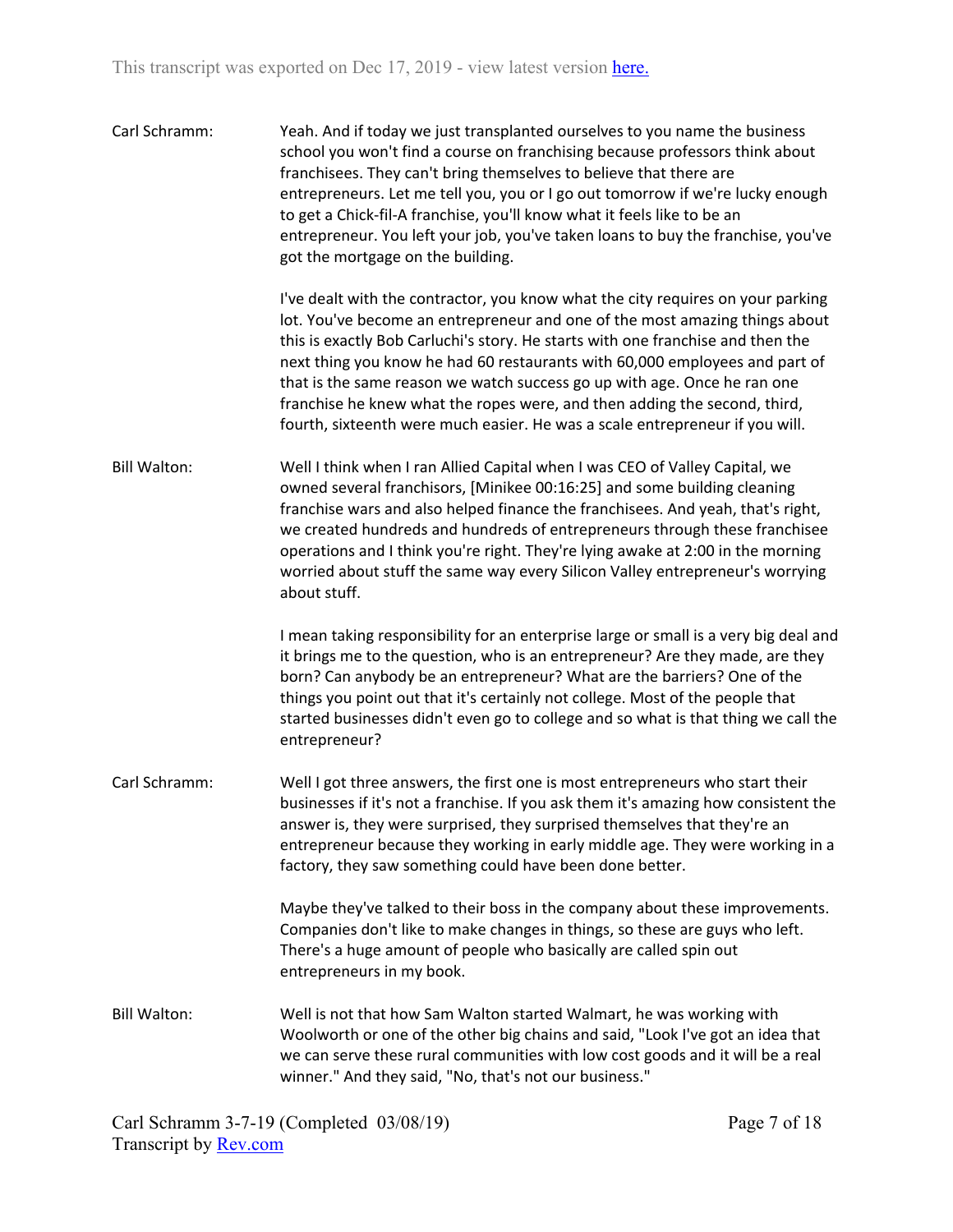| Carl Schramm:       | Yeah, yeah, I mean look I can't tell you there are tens of thousands of<br>entrepreneurs.                                                                                                                                                                                                                                                                                                                                               |  |
|---------------------|-----------------------------------------------------------------------------------------------------------------------------------------------------------------------------------------------------------------------------------------------------------------------------------------------------------------------------------------------------------------------------------------------------------------------------------------|--|
| Maureen:            | What happened.                                                                                                                                                                                                                                                                                                                                                                                                                          |  |
| <b>Bill Walton:</b> | I don't know we're doing great. He's there, can you hear me? I think we froze<br>up.                                                                                                                                                                                                                                                                                                                                                    |  |
| Carl Schramm:       | Who owns the base? Lowes, Lowes too like at Home Depot from the back office<br>they blow cash over the cash register machine. That technology is well over 100<br>years old, they put a system into Harry's in 1903 it's the same technology. Debo<br>bought that company, was called Lansen.                                                                                                                                           |  |
| Maureen:            | His Wi-Fi is going in and out. Can he hear you?                                                                                                                                                                                                                                                                                                                                                                                         |  |
| <b>Bill Walton:</b> | Hi Carl can you hear me? We're experiencing an unstable Internet connection.                                                                                                                                                                                                                                                                                                                                                            |  |
| Carl Schramm:       | His healthcare has grown hugely, branch banking is actually shrunk hugely<br>because we do it all on our telephones now, right? He took this company that<br>gave it to him and gave them to all his customers, he didn't have to pay for the<br>company. And I interviewed him for this book and it was amazing because at<br>one point he looked at all his success he said, "You know I love Debo, Debo<br>could have had all this." |  |
|                     | It was almost as if he was still loyal to Debo and sorry that they let him start this<br>business because that's how deeply, he worked for Debo for 25 years.                                                                                                                                                                                                                                                                           |  |
| <b>Bill Walton:</b> | I mean you've been looking at this for a long time, is there a single characteristic<br>of a person that decides I'm going to be an entrepreneur or is it a mosaic?                                                                                                                                                                                                                                                                     |  |
| Carl Schramm:       | Yeah, it's a mosaic, I never found it. There are a lot of professors who say, "Oh I<br>can smell them, it's their personality, they're great sales people." I've known<br>thousands at this point in my life, if you run the Kauffman Foundation it's a<br>constant parade and some success. I have people in mind who are the mousiest<br>personalities and they run huge international companies.                                     |  |
|                     | Other people are boisterous, right? Some people say, "Oh most of them get<br>divorced." There's no statistics on this, there's all this mythology about it and<br>again I think one of the things that I do see constantly is people who were<br>surprised, as I was when I first started my first business. Other people have an<br>aspiration to work for themselves.                                                                 |  |
|                     | In some cases they got to settle a score, that's the case with Mr. Kauffman<br>okay? He was tremendously successful as a salesman and two years in a row the<br>guy who owned the company cut his sales territory because he made more<br>under the commission formula than the president of the company. And the                                                                                                                       |  |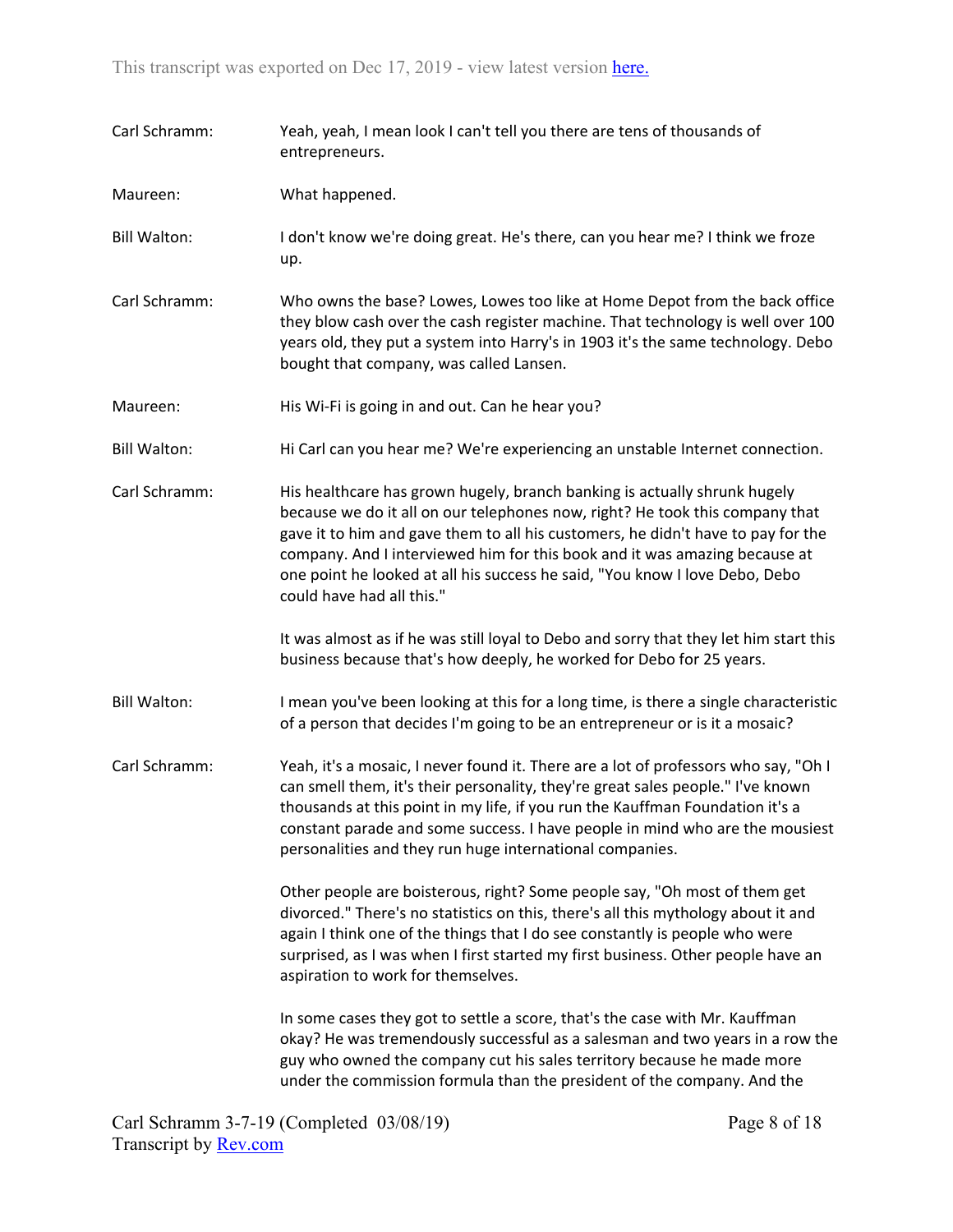second time he did it Mr. Kauffman said, "I quit." And went out and figured out how to start a business because he had these words in his head, "I will never work for somebody else in my life."

- Bill Walton: Well that happened to Walt Disney. Walt Disney created a cartoon character Oswald the something, I can't remember what the creature was. Very successful, then the syndicator was in New York and he traveled to New York expecting to cut a new contract and the distributor said, "Well I've decided it's so successful you don't need to make as much money, so I'm gonna cut you by 80%." And he said, "Okay, I'm gonna get on the train, I'm gonna go back to California and by the time I'm in California I'm gonna have a new creature." and that new creature was Mickey Mouse.
- Carl Schramm: We could put Walt Disney who is also from Kansas City and Ewing Kauffman from Kansas City in the same box. I'm gonna settle a score right? What they're really saying is A, I have a lot of confidence in my idea to do something. Second, the best boss I'm ever gonna have is me and somehow in there because the third thing that people often fixate on but you can't measure it.

And that is those two forces are such that they're ready to take a risk and bet on themselves that they could somehow feed the family for a couple of years and go to town and make a company. And if there's something that's elusive it needs to be a part of entrepreneurs but it's not everybody [inaudible 00:23:03]. Mark Zuckerberg his parents, look at Bill Gates his father is very successful. These are not folks who if they stumbled they were gonna be on welfare.

Bill Walton: What strikes me there may be another attributed work, which is you point out the entrepreneur's journey is essentially that of self education.

Carl Schramm: Yes.

Bill Walton: And that we'll get into the business plan or the need for or not but it's essentially you get into a business and it's a discovery procedure where you're learning about yourself and you're learning about what works and what doesn't work. And you also talk about something in the book called, "The OODA loop." where I guess it was initiated to a great deal with fighter pilots in the Korean War.

> And an entrepreneur never really knows but you're trying to discover all the time what works and that's an attribute and I think most successful entrepreneurs share that attribute whether they're tall, short, fat, small, black, white or brown.

Carl Schramm: That's right, well the essence of the book is distilled into one sentence and it comes from Ewing Kauffman and I repeat it again and again and that is, "The only way to learn how to be an entrepreneur is to start a business." And the point you were making is in the course of starting that business you begin to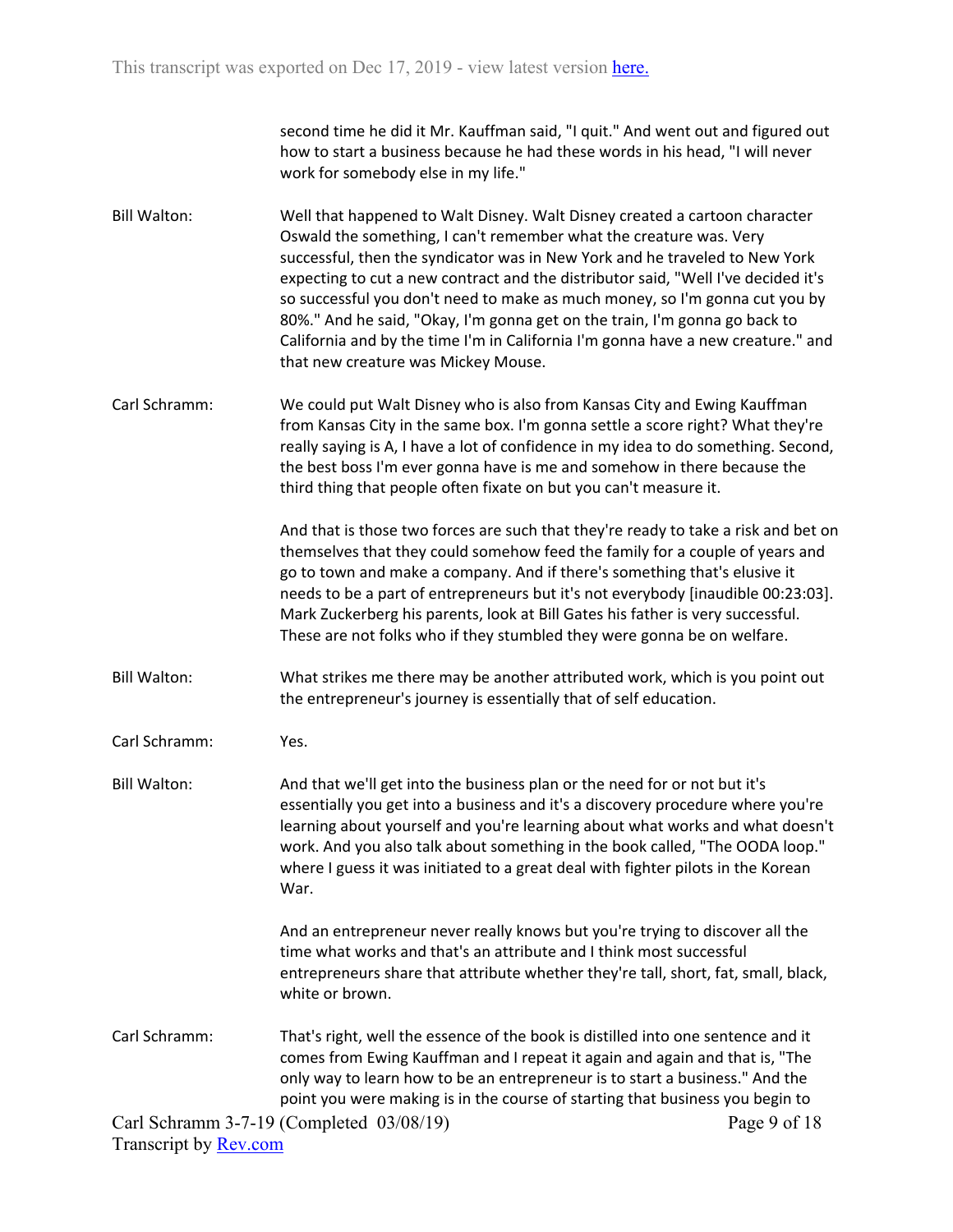teach yourself a huge amount about yourself as well as learn an entirely new business. At the moment I happened to be at JLABS in New York City, looking at a company in which I-

Bill Walton: JLABS is Johnson and Johnson?

Carl Schramm: Yes. [inaudible 00:24:40] accelerator that they run here in New York and they have four or five other installations around the country. And I'm here visiting with a fabulous entrepreneur with whom I have a small investment. And this is really the third iteration of her company. I've been in this company as an investor probably seven or eight years and she had to reinvent it once, reinvent it twice and now she's on a trail blazing path to growth.

> But as an investor I learned a lot one more time that first of all businesses aren't great successes in one or two years like college professors like to tell kids. The average as I say in my book is statistical, it's empirical, it's going to take you seven or eight years before you actually know whether or not the business is gonna survive.

> When we think about these unicorns and stuff, if you actually look at the average time from the start to the day investors and the public invest in them if the go public it's 13 years.

Bill Walton: Well a couple things that you and I, many more than a couple things but one of the things is that we know an awful lot about what doesn't work. And we talk about universities teaching entrepreneurship. I think you point out that 1980 we had maybe 10 professors of entrepreneurship around the country. I happen to know one of them, it's a guy named Bill Hayberly at Indiana University who typified by he wore an orange jumpsuit the whole time.

> I think this is before the prisoners had that but he was quite a character but he stood out as being different from everybody else and he wasn't really part of the crew. But business schools, business plans, incubators, accelerators, mentors, you get into all this in the book.

Carl Schramm: Yeah, it's professors with time on their hands and they're not really sure they make anything happen. I mean very few university programs can take, let me point to our 15 gazelles or our unicorns or our great successes. And if you pointed at them it's not clear what happened. What is Harvard responsible for on Facebook? They take in a so-so looking kid who wants dates that Harvard contributed to that? I don't think so, they gave him a dorm room.

> Later by the way, Harvard being Harvard at one point had a prohibition on running businesses in dorm rooms if you can believe it. If these successes were happening they worked very hard not to have more of them. But professors being professors, one bad idea should follow another bad idea, so now we have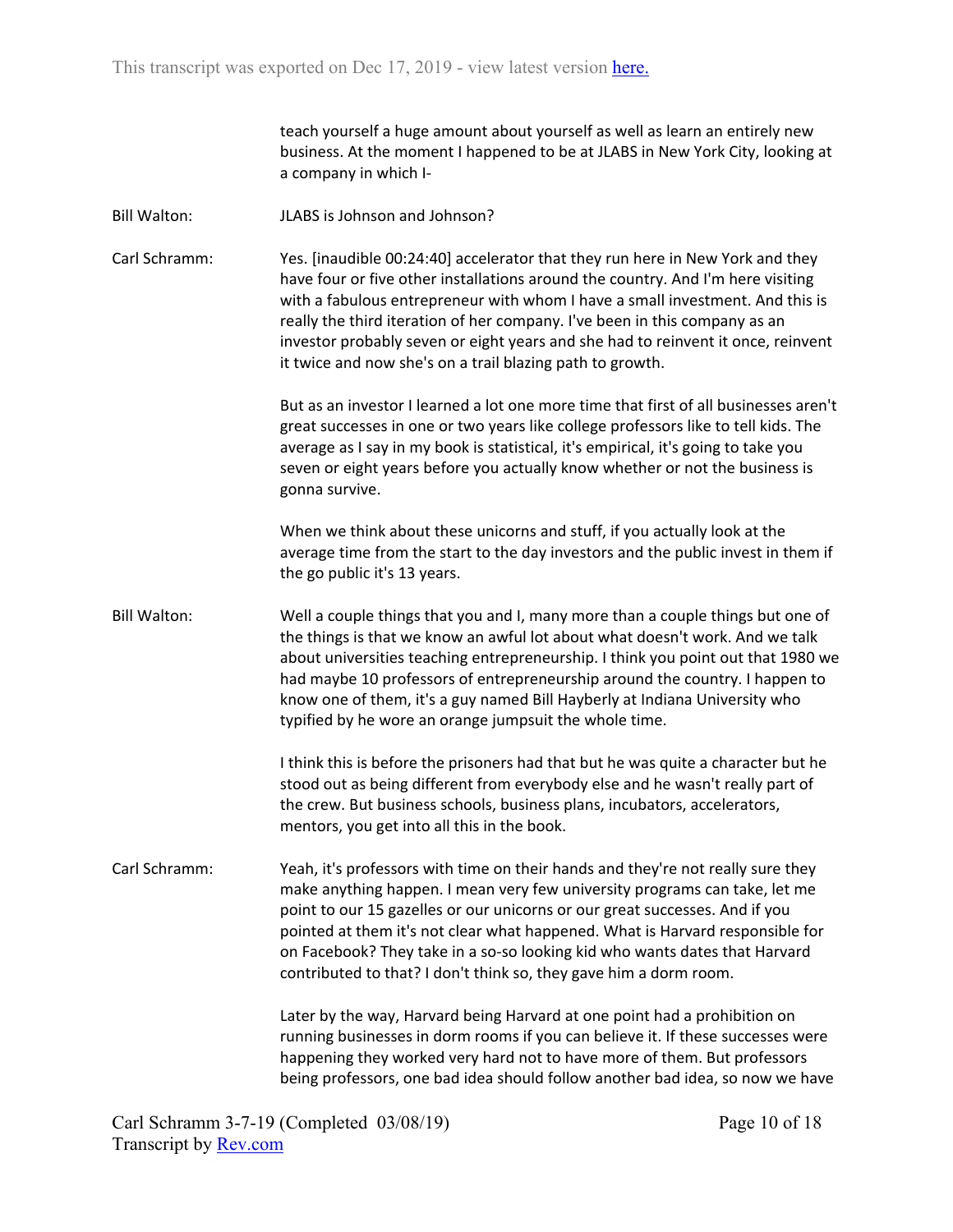|                     | this ecosystem because people look at the Silicon Valley and they say, "Hmm,<br>people weren't taking formal courses. What's in the water out there?"                                                                                                                                                                                                                                                                                                                               |
|---------------------|-------------------------------------------------------------------------------------------------------------------------------------------------------------------------------------------------------------------------------------------------------------------------------------------------------------------------------------------------------------------------------------------------------------------------------------------------------------------------------------|
|                     | Well they had mentors and they all had little garages so maybe we could build a<br>big garage and we'll call it an incubator and then being entrepreneurial<br>incubator got tired so we called them accelerators. And then they'll have<br>[crosstalk 00:28:04]-                                                                                                                                                                                                                   |
| <b>Bill Walton:</b> | Incubators were too slow so we're going to accelerate. Yeah, okay.                                                                                                                                                                                                                                                                                                                                                                                                                  |
| Carl Schramm:       | Yeah, and by the way just another statistic, we have now about 1,400<br>incubators around America. Every time you get a city that's failing, so I won't<br>mention any but think of any major city in the Northeast, they're not as big as<br>they used to be. Detroit had two million people once, it's got 700,000 and now<br>it's got about eight incubators because mayors are gonna save Detroit.                                                                              |
|                     | But if you look at the 1,400 incubators that are about 10 years old on average,<br>over half of them never had a company that has survived to five years.<br>Nevertheless it looks as if we do this maybe we can make Silicon Valley happen<br>right here in Elmira, New York.                                                                                                                                                                                                      |
| <b>Bill Walton:</b> | Well this is the place you need to tell your cargo cult story because we've got<br>this ritual where we're gonna sprinkle some things into Peoria and we're gonna<br>have an incubator and we're gonna have mentors, we're gonna have<br>accelerators and we're gonna have all these things. Garages, we're gonna have<br>garages in New York too. Tell the cargo cult story.                                                                                                       |
| Carl Schramm:       | I've actually been in incubators where they have a garage in the middle of the<br>room just in case nobody gets the formula. Yeah, the cargo cult story is actually<br>told, I found it again in Richard Feynman's book, the great physicist at Caltech<br>and essentially what it boils down to is a story anthropologists tell of we had in<br>the course of the warn in the Pacific in World War II we developed a South Seas<br>island with an air force base.                  |
|                     | And when Americans got there the aboriginal people got addicted to the<br>inflights of all the food and candy bars and cigarettes and all that stuff and of an<br>air base right? And then we withdrew quickly as the war moved closer and<br>closer to Japan but after the war in the 1950s somebody visited and people<br>were going through the rituals of keeping the control tower. They had people in<br>the control tower, they were fooling around with broken instruments. |
|                     | Somehow on this very, very remote island, very aboriginal people didn't<br>understand English but the cult was they had a religious cult that they did all the<br>things. And they marched around with sticks like soldiers doing drills and<br>somehow the Gods who brought candy bars and cargo to them would return<br>some day. And I use that because it's the same thing, these seem to be things                                                                             |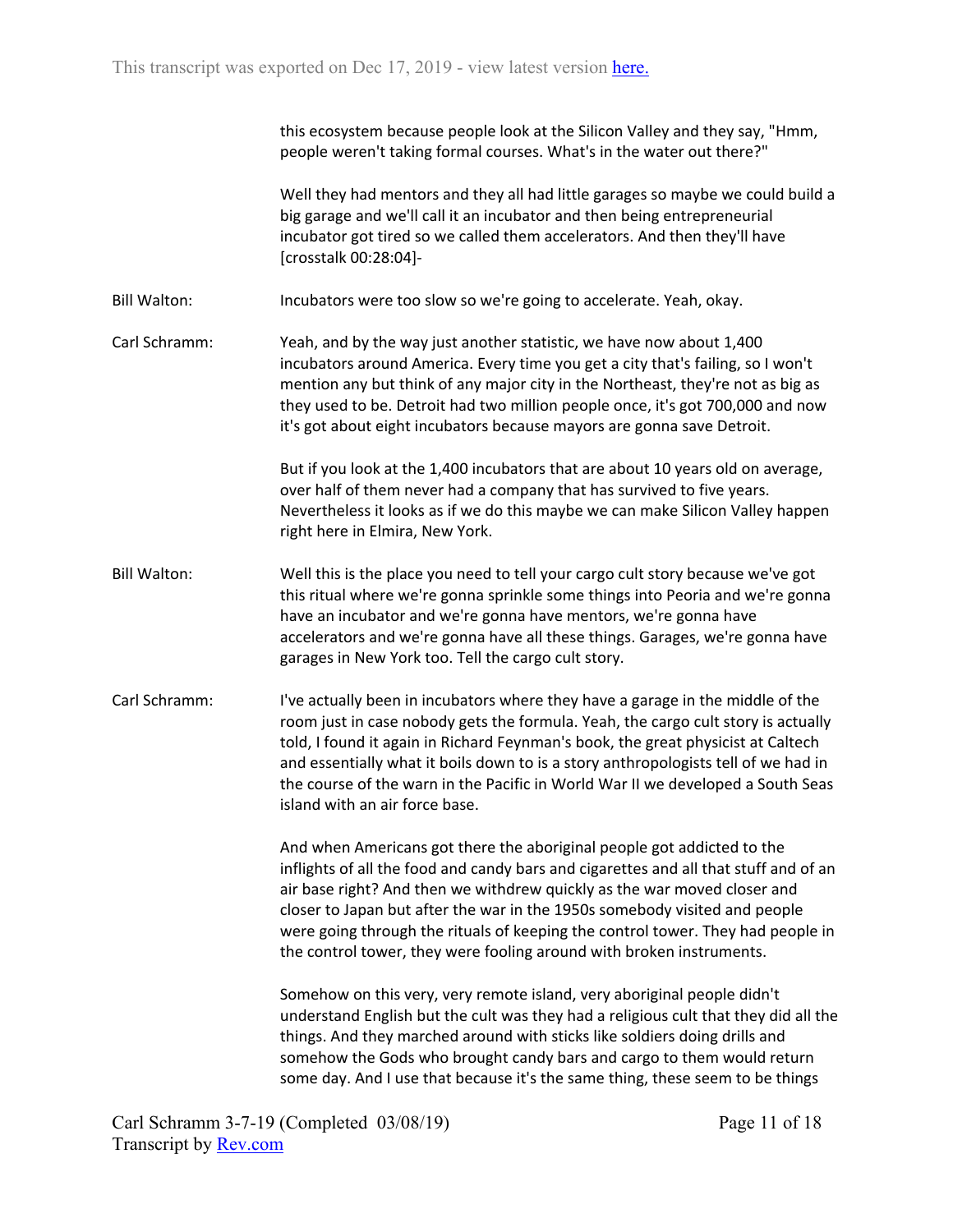that work in the Silicon Valley, so if we go through those motions we can make Elmira look like Palo Alto.

Well no, just like once upon a time Cleveland was a bubbling St. Louis, huge Chicago railroad cities that's their essence right? But when airplanes came their future was gonna be different.

Bill Walton: Well at this point I think you mentioned Silicon Valley and probability of its success I think it's fair at this point to talk about what the track record is in Silicon Valley in terms of if they invest in 10 companies what's the track record?

Carl Schramm: Yeah, well I know this personally because I'm an investor through some funds in the Silicon Valley and they're very famous and everybody raves about them because they've had some fantastic hits, unbelievable hits. But what we don't talk about are in every collection of 10 in any given fund, 7 don't make it, 3 or 4 die immediately and then you have the walking wounded some place, 3 or 4 others and then there's a hit or two.

> But the reason I tell the story is these are professional investors, these people work every single day at finding companies and then providing them money and providing them advice. These are professionals, these are the best of our venture investors and what's their track record? Usually 1 in 10 choices so the notion that and this happens all the time and it's tragic, so we choose a city like some place up in the Northeast let's say or in the Southwest where a government has created a venture fund.

> We've opened up an incubator and they got mentors. Now those mentors are often retired dentists and retired lawyers, people who never worked in a startup. Venture funds are often unfortunately they're steered by cronies of the governor who may have made some money, may not have made some money, they're not professional investors. And then we run this big incubator which I talked to you about the statistics are appalling in terms of the non-success rate of local incubators.

> But it's like the cargo cult, notwithstanding all the evidence that this does not work, we probably pay, we pour over \$3 billion of public money through the federal budget into supporting this local ecosystem in community, after community, after community, after community. In fact the reality is this is what happens and it might be public policy but we would never dare say it. The really smart kid from Utica who had a really great idea is going to Boston.

Bill Walton: He's going to San Francisco, he's going to Silicon Valley.

Carl Schramm: He's not gonna stop in Utica, notwithstanding that Governor Cuomo built a tech center. Once we had airplanes and we had absolute free and complete communications in our economy, in our society people go where the talent is and they will gravitate to places where they're gonna be more successful.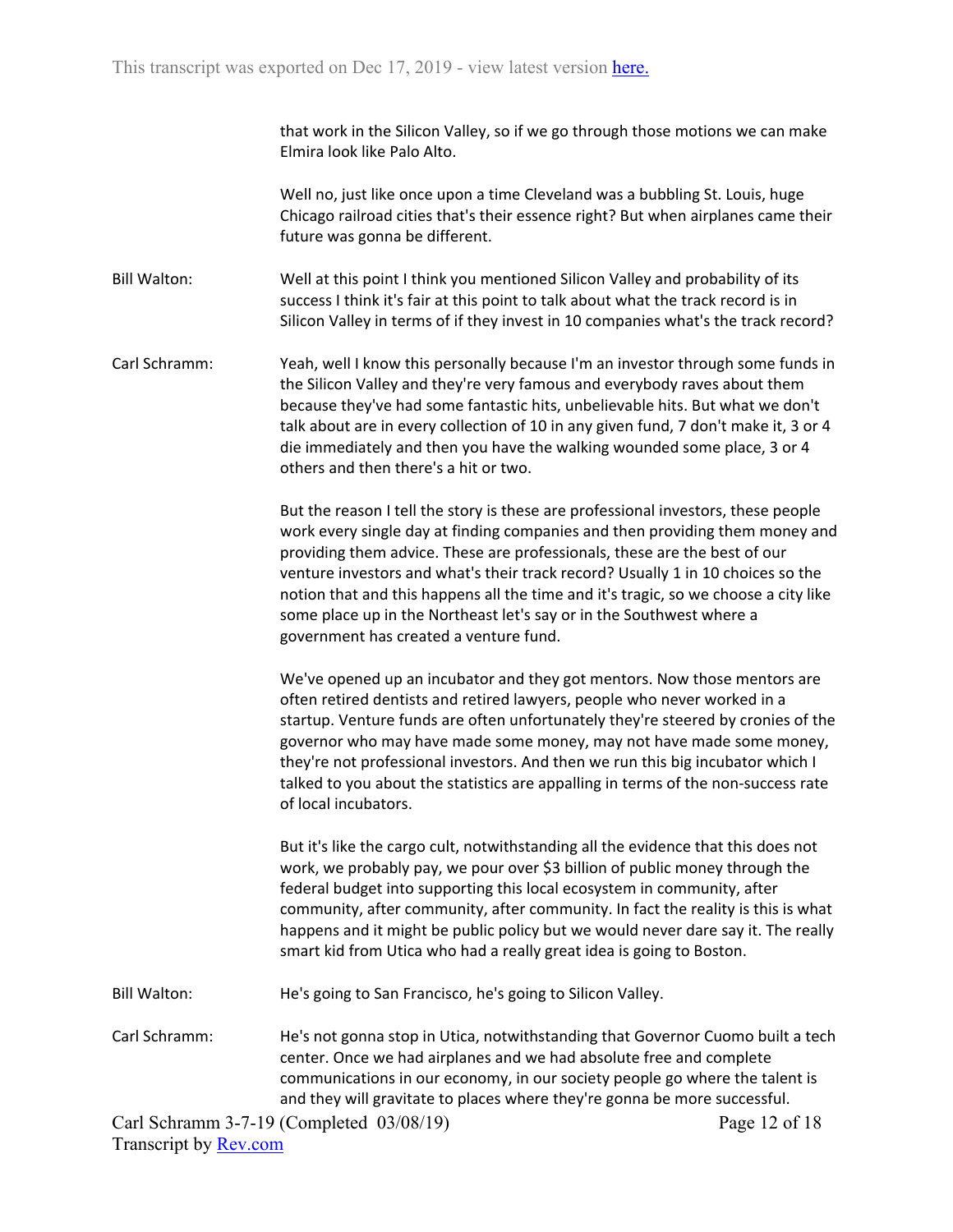| <b>Bill Walton:</b> | Yeah, we talked about this in a couple of earlier shows. John Tamney is a mutual<br>friend and John Tamney has coined the phrase, "Talent tops taxes." and his<br>point was the tax rates are not that important to where companies decide to<br>locate their business if they're in an industry that's high tech.                                                                |
|---------------------|-----------------------------------------------------------------------------------------------------------------------------------------------------------------------------------------------------------------------------------------------------------------------------------------------------------------------------------------------------------------------------------|
|                     | And you wanna be near other talented engineers or like minded people, you<br>don't care what the tax rate is, you just gotta be where the action is. It's true in<br>Silicon Valley, it's true in Hollywood, it's true in a lot of other industries where<br>you gotta be near the other people like you.                                                                         |
| Carl Schramm:       | Yes, for the most part that's right but there are places like California and New<br>York and Illinois who are gonna test that hypothesis. These are high earning<br>people who are technically you are allowed to collect a walk out of those states.                                                                                                                             |
| <b>Bill Walton:</b> | We've got a long list of things that you and I agreed don't work particularly well,<br>business incubators, the idea that we're gonna build garages and people are<br>gonna find their way into those to build companies. And also the mentor, the<br>idea that there's some mentors, some disinterested person who can tell you<br>how it's going to work.                       |
|                     | You point out that if you get a mentor you forget who's making the decision and<br>most mentors don't know as much as you do about your business. And they may<br>have economic motives that are different from yours, so you gotta be wary.                                                                                                                                      |
| Carl Schramm:       | Very wary and I think in the book I think the sentence survives that you should<br>think about using mentors like Kleenex. They are very useful for a period of time<br>and then you've got to move to a clean mentor.                                                                                                                                                            |
| <b>Bill Walton:</b> | Okay we're talking now about Carl's book Burn the Business Plan. Let's talk<br>about why we need to burn a business plan and why there might be another<br>thing that entrepreneurs do that isn't a business plan but is very helpful.                                                                                                                                            |
| Carl Schramm:       | Sure. [crosstalk 00:36:21]-                                                                                                                                                                                                                                                                                                                                                       |
| <b>Bill Walton:</b> | [crosstalk 00:36:20].                                                                                                                                                                                                                                                                                                                                                             |
| Carl Schramm:       | Yeah, I'm sorry.                                                                                                                                                                                                                                                                                                                                                                  |
| <b>Bill Walton:</b> | It's called thinking and planning but the business plan itself, let's take out that<br>myth.                                                                                                                                                                                                                                                                                      |
| Carl Schramm:       | Right well the title, let me just start with the title. It came to me because I was<br>giving a lecture at Georgetown in the graduate school of business and a student<br>after I had given my lecture said, "You know you're an investor, what part of the<br>business plan is the one that's persuasive to you?" I said, "I never read business<br>plans are you writing them?" |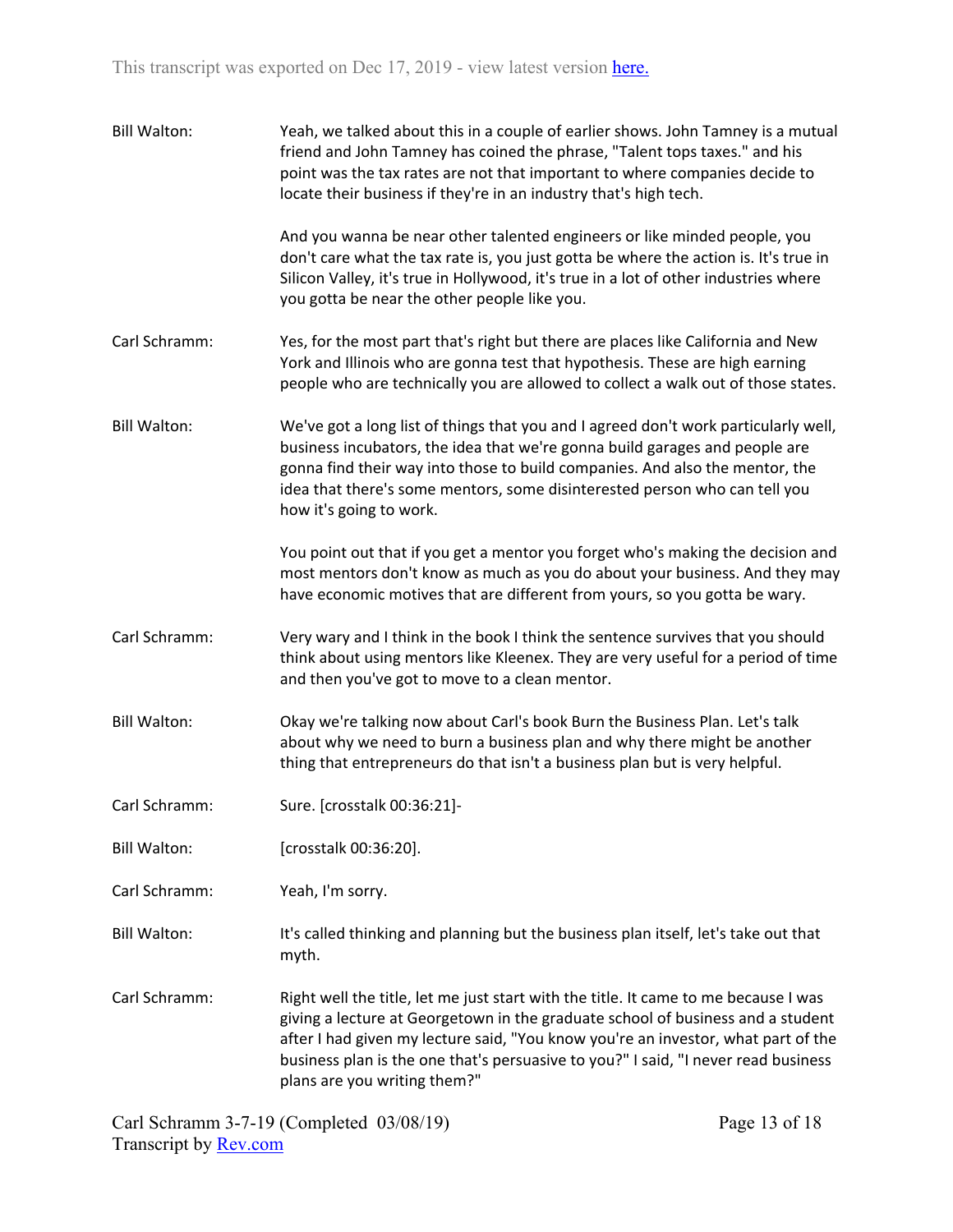I said of course they are and I'll get to that in a second because that's what's required in most courses to get your grade you have to write your business plan. And I just said, "Burn them, burn your business plan it makes no sense." and you could just see the professor and the students all gasp because they've been writing business plans. But if you look at this, the business plan is an idea was cooked up I think at Harvard about 1980 when we had students at Harvard wanting to become entrepreneurs, they were in the business school.

There were no courses and so over night the faculty had to plunk together two things. Mensa capital was brand new, you had the finance faculty with a whole new area of investment and you had the strategic planning faculty that does strategy. And the company when you do strategy you right plans, so bang there's the fusion. You write a plan about how you're gonna start a business with the audience is going to be venture capitalists.

Right from the beginning the notion of why you would want to do this on paper is because you want to convince an investor. Well that's dandy except the statistics tell us that over 90% of businesses are self-funded by the individuals or put this on its head and really be more dramatic. We start about 500,000 businesses every year that [inaudible 00:38:21] in their first year.

Fewer than 4,000 of those businesses have a formal mentor investor, so it's a fraction of startups ever get to see a venture investor. Yeah, we do this whole formalized plan to get an idea in front of a venture investor. Now one of the reasons I argue you shouldn't go through this, you have to get out there and just see it work because as a professor myself and a person who goes and now judges business plan competitions.

Just I do this mostly to keep my blood boiling, there's a time that I invent in these competitions so kids are out there and they tell you about a brand new idea, brand spanking new idea that I've heard 10 times before. And there have been times when I wanted to basically jump up in an audience and say, "You mean to say a professor told you this was worth wasting all this time on?"

One of my favorite, I don't think I tell it in the book but I think it's in the book actually. I must have heard eight times with such enthusiasm you couldn't believe it, that some innovator had connected an electric frying pan to a phone app so that when you crack your eggs in the morning and turn this gizmo on your phone will beep when the eggs are finished.

I've seen that at least eight times, each time students present nobody else in all of history thought this up and I'm sitting in there thinking people have been cooking eggs on hot plates for millennials, thousands of years. Do we need this? And one of the tragic things about this Bill, is that we have something on the 3 to 6,000 professors and you would think guys who are really interested in this, carefully interested in this, we have an inventory of ideas.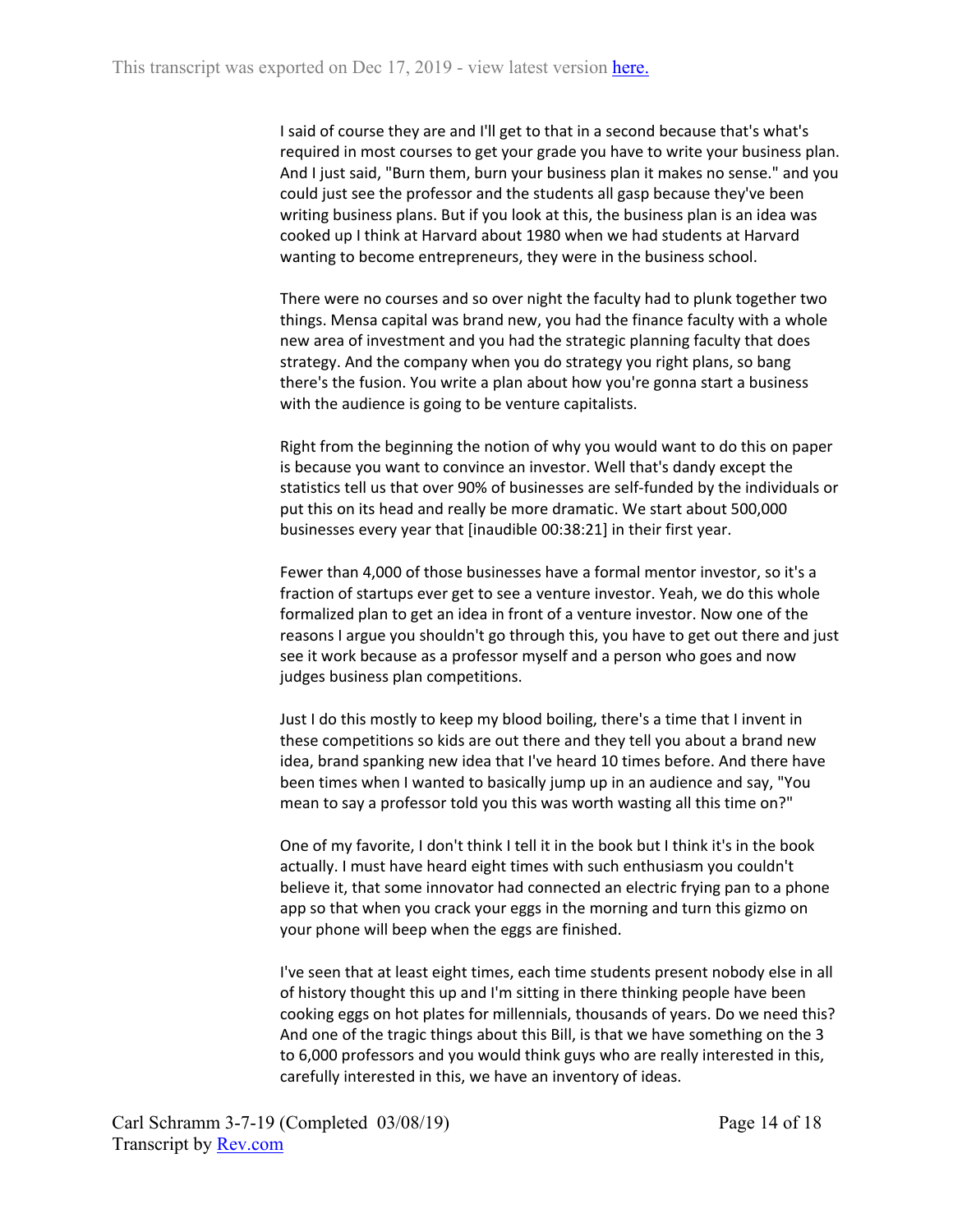In medicine one of the reasons we know we're making a huge progress like in cancer is 40 years ago professors of medicine actually created tumor registries. We know on certain cancers how frequent it is, the life cycle is a cancer, where it metastasizes. We know that because people were so curious they kept registries.

Nobody's at all curious about how many people are cooking up another idea about how to wire up a frying pan to a cell phone app and if we had a registry some professor let's say in Indiana University would say to Mary or Joe, "You know this has been tried before and tried before 37 times it turns out in the last year. You can try it again but what's going to make yours more successful than the other 37 attempts?"

Bill Walton: But you're talking about business plans. Here's a business plan I think that was at Harvard and there's a kid in the 60s. We may not be part of an entrepreneurship class but there was some sort of business plan and he had this idea that I'm gonna buy 50 jumbo jets and I'm gonna replace the US Postal Service. And he got a C- I think for the plan but he was a persistent guy, his name was Fred Smith and he invented Federal Express. At least there's one business plan when you right it down it sounds almost as preposterous as ...

> Which gets us to a point where we know a lot about what doesn't work but you've also pointed out in the book the things that do work. And we're bot big believers that lines of action, doing things are the way you really learn and then entrepreneurship is about action not about word and you can only learn by doing. And so as you pointed out, Kauffman pointed out you have to start a company to learn how to start a company.

> And there's no real generalization, I think about businesses as being they're all unique. You never step in the same river twice with the business, they're snowflakes and so it's hard to bring rules but you can learn in a specific industry about what works and what doesn't. And I think a lot of the innovation comes out of the fact that people have been in an industry.

> They're seeing, are in a company they see what works, what doesn't work, they try this they try that. They either take it to their boss or they go off and that's where the innovation comes, it comes from some very specific thing that isn't being done or could be done. It does work if people do do it but you also point out that if you're gonna do it your chances of being successful creating a really significant company is better if you go to college and major in engineering rather than entrepreneurship.

Carl Schramm: Yes absolutely because you've learned, first of all of engineering their daily job is developing innovations to solve real life problems. It's the rare professor at MIT for example who doesn't have a company. Because in the course of working on a problem in his laboratory or even on paper he's like a civil engineer, has figured out a better way to make steel trusses on bridges or improve the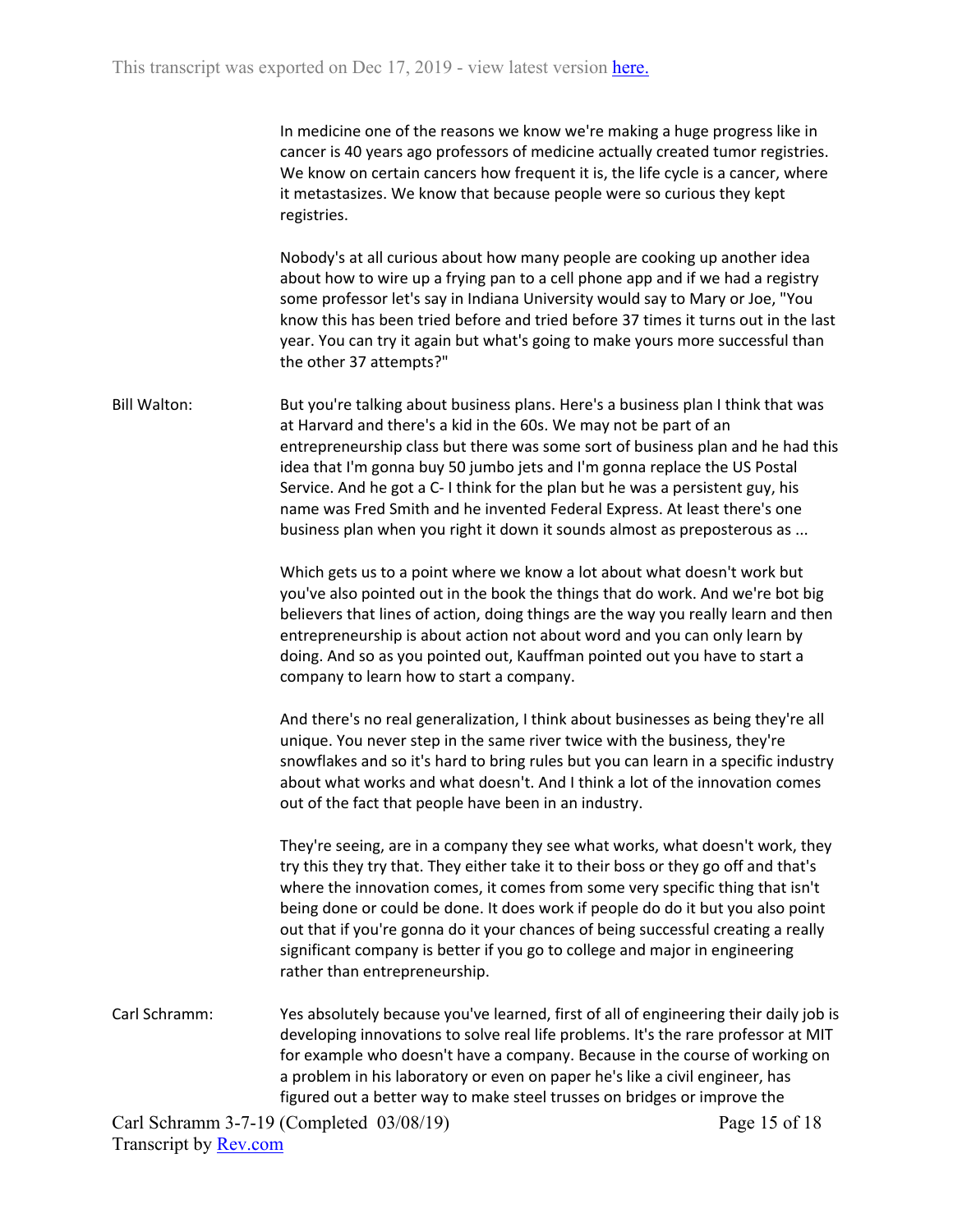[inaudible 00:43:57] on stadiums. And a company is born out of trying to solve a real problem.

It's the same thing for people who are 40 and have worked in a company for a long time, look at all their advantages. They know their industry backward and forward, they've seen big accounting systems in companies. I think one of the most important things is they've seen scale and their imaginations are stretched.

It's one of the things about Jeff Bezos that people don't quite understand. He was a Wall Street analyst and people don't know what that means. It means he was on planes every day and he was watching what he had seen there. This is an analyst, is he went to companies and saw massive warehouses. Now I teach in the university and if I send out any of my kids, I've done this in courses before. Have any of you really seen a big company, have you seen a huge factory, have you seen a huge warehouse? They've never seen them.

Well once you've seen one your imagination in terms of what scale could be, it's one of those things when you see something once for a nanosecond you can't think of the world differently in the same old terms, your brain's been changed. And that's the advantage of folks who are 39 or 40 or 50, they know the sales ways in the industry, they know what's necessary. They have a much higher certainty that the innovation they've had, how to do the same thing better or cheaper or faster or some new twist on things that will make things all different is in their head.

Bill Walton: Unfortunately we need to wrap up because we're covering things in a way that I think we could go for hours but we don't have hours. I wanna close. I've had a lot of experience but you've had even more in terms of assessing entrepreneurs. If somebody's 20 years old watching this, what advice would you give them?

Carl Schramm: Oh that's simple, if you're going to get a master's degree don't do it in business, get it in engineering, one of the technical systems. The only piece I feel absolutely certain about is take a job in a big company and take a job in a company that's moving into the future. That's hard to figure out what exactly that is but a huge logistics company, you mentioned FedEx, great place to go to work.

> You see systems at work, you get to see scale, you get to see the choregraphy of complexity again at scale. And it's a great place to learn loads and loads and loads of stuff, so if you have it in your makeup, some day you wanna work for yourself, some day you wanna own a company. As I say in the book, "There are some people who know they have to be boss and they know even in a big company." It's the guy who sits there and watches the boss as he goes up or she goes up.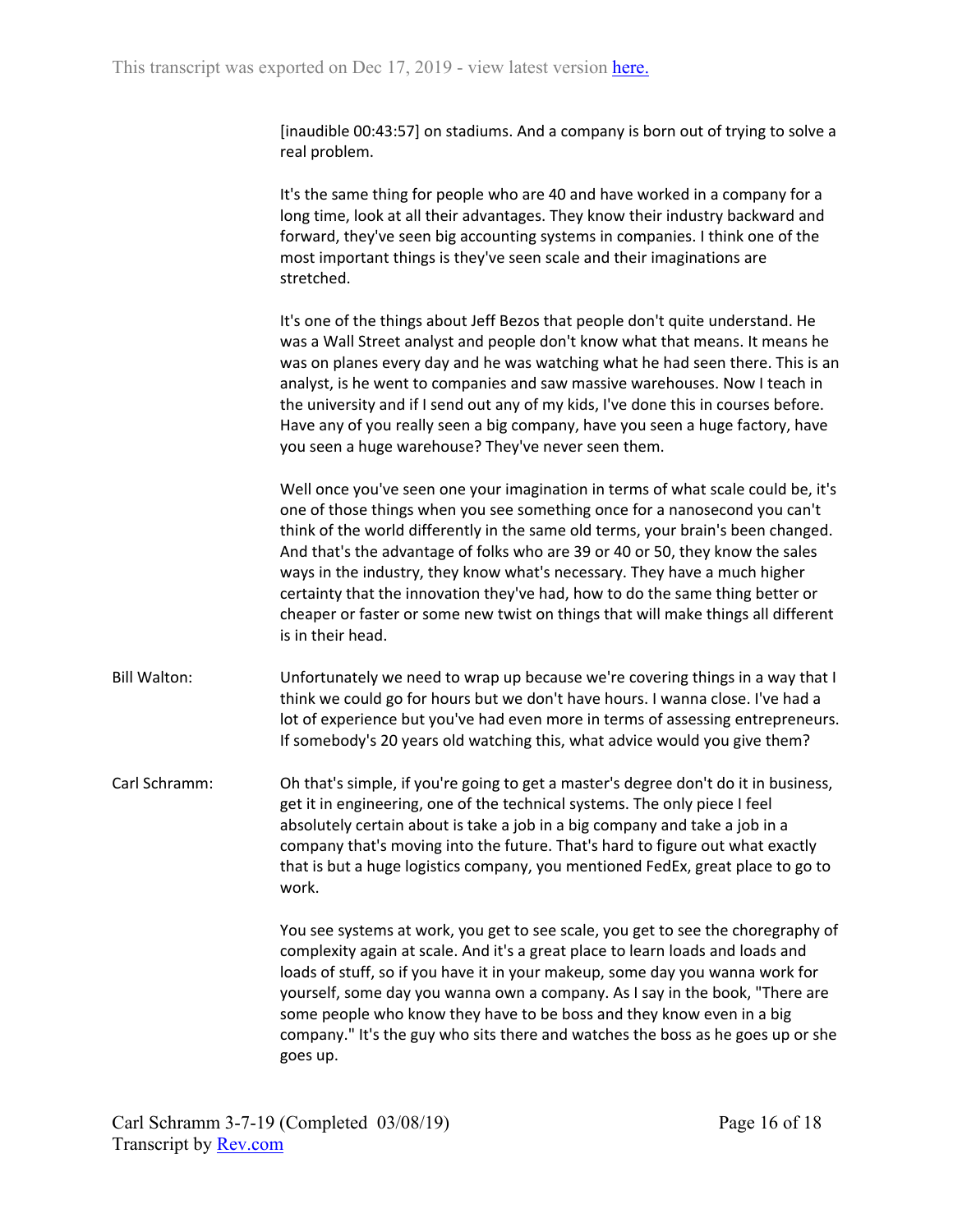|                     | They get a window on the decisions that are going on and they go home and<br>night and say, "You know I would have made that decision differently." They're<br>developing their confidence for when they get to the corner office and the same<br>thing goes on for entrepreneurs who've been in engineering companies and so<br>forth. And they say, "You know I would have solved that problem differently and<br>the way I would solve it is universal, it would apply every place and I want to<br>start a company to solve this idea." |               |
|---------------------|---------------------------------------------------------------------------------------------------------------------------------------------------------------------------------------------------------------------------------------------------------------------------------------------------------------------------------------------------------------------------------------------------------------------------------------------------------------------------------------------------------------------------------------------|---------------|
| <b>Bill Walton:</b> | Well one advice I'd give them is you're gonna pick a college you might pick<br>Syracuse and you might go to this guy who's an entrepreneurship professor<br>named Carl Schramm because-                                                                                                                                                                                                                                                                                                                                                     |               |
| Carl Schramm:       | No, I don't teach entrepreneurship.                                                                                                                                                                                                                                                                                                                                                                                                                                                                                                         |               |
| <b>Bill Walton:</b> | You don't teach it, that's great what do you teach?                                                                                                                                                                                                                                                                                                                                                                                                                                                                                         |               |
| Carl Schramm:       | I don't believe it could be taught. I can tell them my favorite, two courses I like<br>they're great to me. Students do like them but I wanna be self-promoting. One<br>of my courses is the introduction to innovation because my view is that's the<br>trick is to even understand what an innovation is. Anybody can take a great<br>innovation and if it's a great innovation your changes of having a successful<br>business are a bit higher but we really don't understand innovation.                                               |               |
|                     | It's not that we know the process of starting businesses, so there's all these<br>black holes out there in knowledge and I love probing this whole question of<br>innovation. How do we innovate faster? It's a big concern in the United States<br>we're not innovating as fast as we used to or the Chinese are innovating better<br>than we do. But I think this is a critical issue and of course if students want to<br>come to Syracuse University to take this course, great idea.                                                   |               |
| <b>Bill Walton:</b> | I now have an idea for part B for our conversation. Innovation, we're gonna talk<br>about that because I understand that your book is now on sale in China in the<br>Beijing Airport and the Chinese are visibly trying to figure out how to innovate.<br>We'll talk about that next time.                                                                                                                                                                                                                                                  |               |
| Carl Schramm:       | Okay that will be great.                                                                                                                                                                                                                                                                                                                                                                                                                                                                                                                    |               |
| <b>Bill Walton:</b> | Carl thank you, this has been really, really fascinating and so thanks for joining<br>me on the Bill Walton Show and you can subscribe to us on iTunes or YouTube<br>or any of the major platforms. And Carl Schramm's book Burn the Business Plan:<br>What Great Entrepreneurs Really Do if you're thinking about it or you wanna<br>know how it works this is the book. Carl next time.                                                                                                                                                   |               |
| Carl Schramm:       | Great, super. Thanks so much for having me.                                                                                                                                                                                                                                                                                                                                                                                                                                                                                                 |               |
| <b>Bill Walton:</b> | Great. You were great.                                                                                                                                                                                                                                                                                                                                                                                                                                                                                                                      |               |
|                     | Carl Schramm 3-7-19 (Completed 03/08/19)                                                                                                                                                                                                                                                                                                                                                                                                                                                                                                    | Page 17 of 18 |